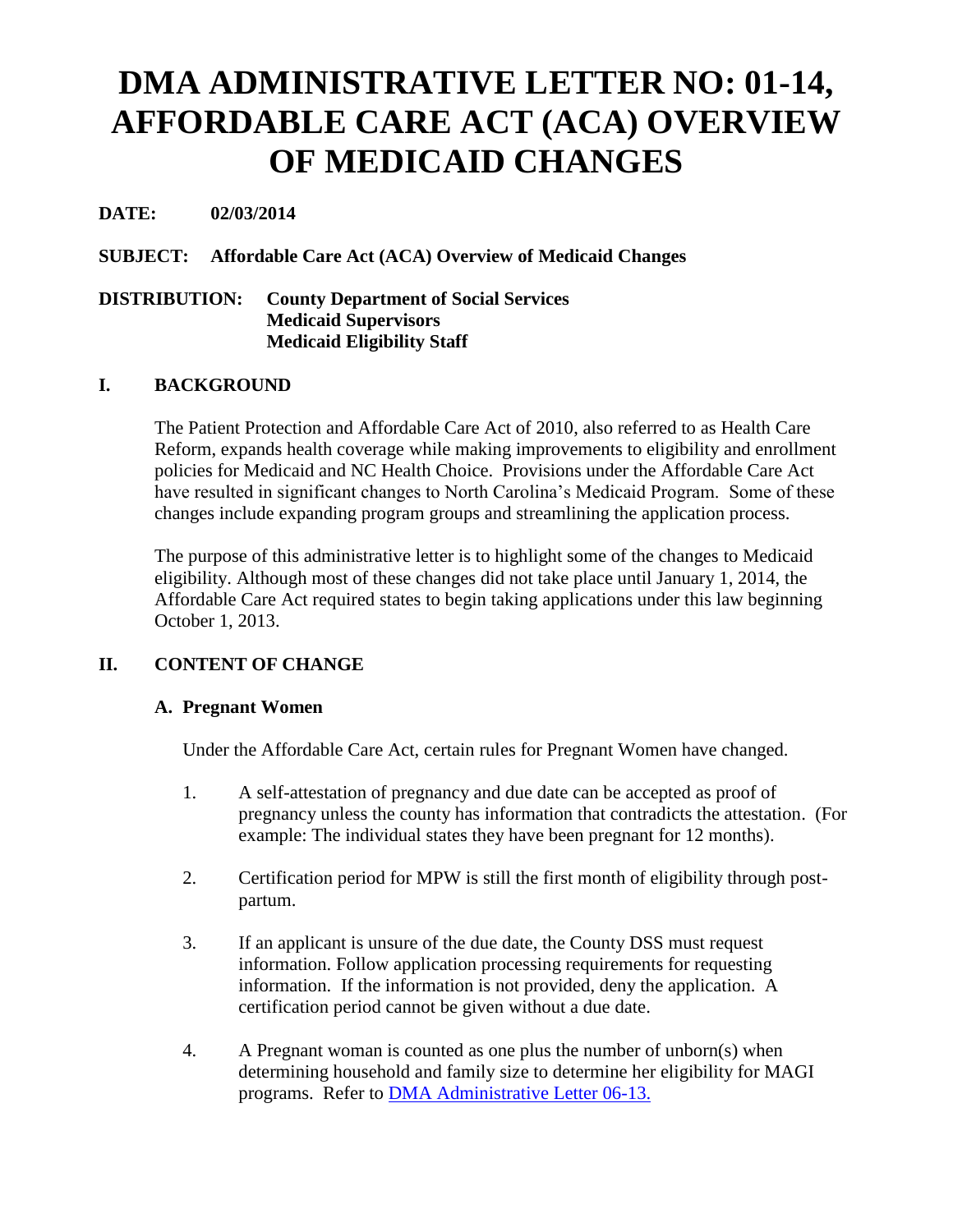- 5. When determining household size for a pregnant woman, count the unborn as one unless there is verification of multiple unborn $(s)$ . Do not accept a self-attestation for multiple unborn(s).
- 6. When the pregnant woman is included in the household and family size of another individual, she is counted as one. Do not include the unborn(s).

## **B. Post Eligibility Verification**

Certain factors must be verified post eligibility for MAGI programs. Information on a non-custodial parent and third party insurance is not required prior to an eligibility determination.

- 1. Do not request verification of information on a non-custodial parent prior to approving an application.
	- a. Once the application has been approved, send the DMA-5097, Request for Information, allowing the beneficiary 12 calendars days to provide information.
	- b. If requested information is not received, send a timely notice proposing termination for failure to provide necessary information.
- 2. Do not request third party insurance information prior to approving a Medicaid application.
	- a. Once the application has been approved, send the DMA-5097, Request for Information, allowing the beneficiary 12 calendars days to provide information.
	- b. If verification is not received, send a timely notice proposing termination for failure to provide necessary information.
	- c. If third party insurance information is provided during the interview or the application process, key the information in the system.

Note: NC Health Choice beneficiaries are not eligible if covered by comprehensive insurance.

- 3. Individuals applying for coverage are required to apply for all benefits to which they might be entitled, such as unemployment benefits or RSDI. However, it is not required prior to an eligibility determination.
	- a. If the caseworker determines an individual is potentially eligible for a financial benefit, but is otherwise eligible for Medicaid, approve the application. After approval, send the DMA-5097, Request for Information, allowing the beneficiary 12 calendars days to provide verification they have applied for potential benefits.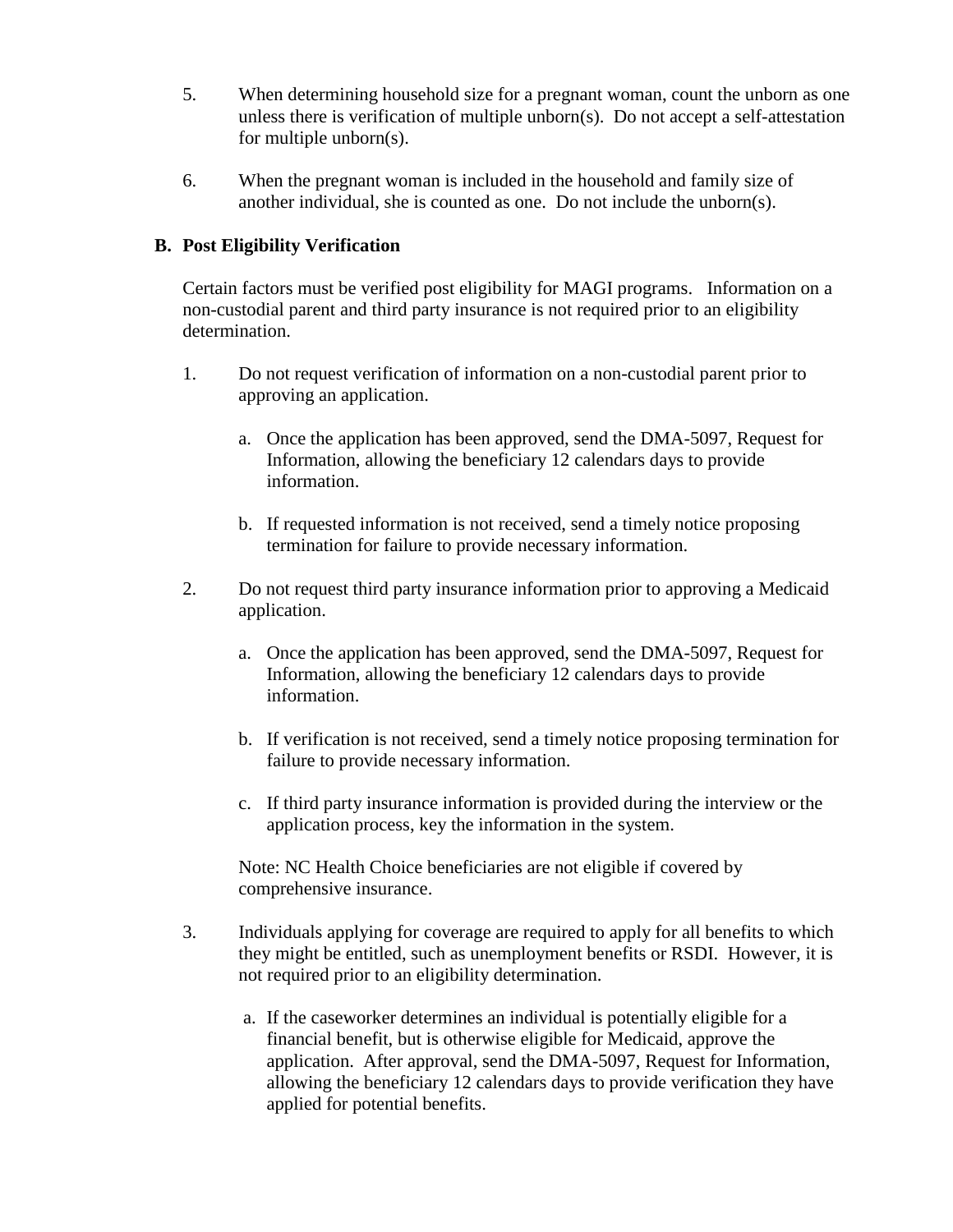- b. If verification is not received, send a timely notice proposing termination for failure to provide necessary information.
- c. For unemployment benefits, if the applicant has not applied timely, do not count any phantom benefits. MAGI rules do not allow counting income that is not received.

## **C. State Residency**

An applicant must live in North Carolina and meet all other eligibility requirements in order to receive NC Medicaid benefits.

- 1. An individual is a resident of North Carolina if:
	- a. He is living and intends to reside in the state, even if he has no fixed address, (previous regulations required the individual to state intent to remain), or
	- b. Has entered NC to seek employment or with a job commitment.
- 2. An individual under 21 in NC only to attend school is a resident if:
	- a. He lives in NC independently from his parent(s)' support and care, including tuition and living expenses, and
	- b. Does not regularly return to his parent(s)' home with the intent to live, and
	- c. He is not claimed as a tax dependent by an individual who is a resident of another state.

## **D. Former Foster Care Children (MFC) and Expanded Foster Care Program (EFCP)**

DMA Administrative letter 14-13, Medicaid to Former Foster Care Children (MFC), contains eligibility requirements for a new mandatory group required by the Affordable Care Act (ACA). Although the policy principles and eligibility requirements are similar, MFC and the Expanded Foster Care Program are separate programs.

- 1. The eligibility requirements for EFCP have not changed. See [MA-3230,](http://info.dhhs.state.nc.us/olm/manuals/dma/fcm/man/MA3230.htm#TopOfPage) Individuals Under Age 21. Eligible children are ages 18, 19, and 20. For MFC, eligible children are age18 to 26.
- 2. For EFCP, it does **not** matter what state he was in foster care at age 18. For MFC, the child must have aged out of foster care in NC and been enrolled in NC Medicaid when he turned 18.
- 3. If a child is receiving EFCP and turns age 21, evaluate for MFC if all eligibility requirements are met. If not eligible for MFC, evaluate for all other Medicaid programs.